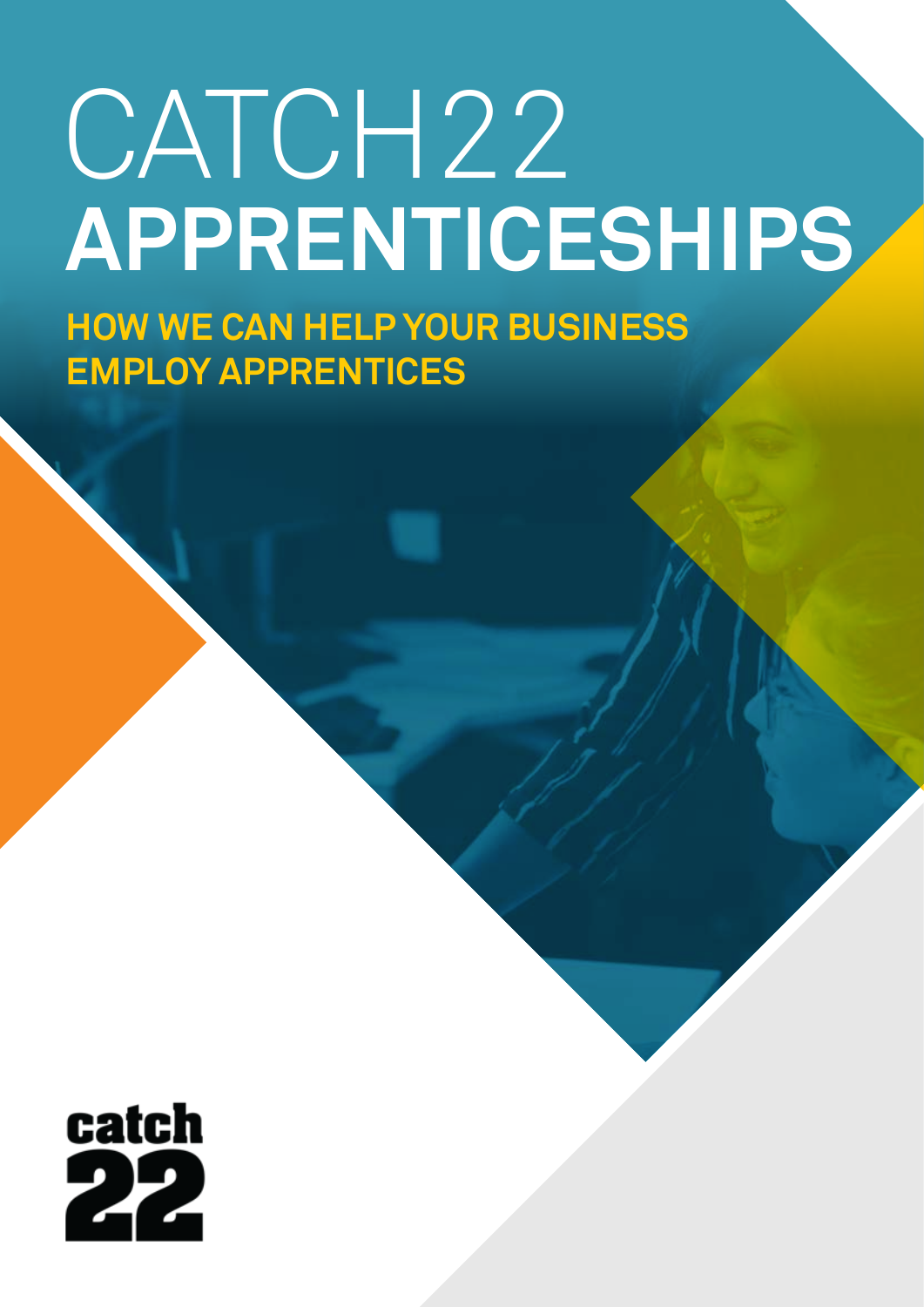# **GOOD APPRENTICESHIPS:**  GOOD FOR YOUR BUSINESS, GOOD FOR YOUR PEOPLE, GOOD FOR YOUR COMMUNITY



Apprenticeships are professional pathways that enable individuals to learn skills, knowledge and behaviour whilst on the job. An apprentice takes on a real role within your organisation, and gets structured on and off the job skills and training with a qualification at the end. Most of the training is on-the-job, working with a mentor to learn job specific skills in the workplace, with 20% of the training away from their role with peer-to-peer learning and workshops.

### **THE APPRENTICESHIP**

• WORKSHOPS • PEER-TO-PEER LEARNING • INFORMAL JOB SWAPS

- Help raise productivity by investing in your future talent pipeline and also in upskilling your current workforce.
- Help fill current and future skills gaps.
- Give a young person, or someone who has faced barriers to work, a supported entry into a career pathway.
- Stimulate economic growth through building a more skilled workforce
- Cost effective way to fill vacancies and engage your workforce.

• I FARNING PLAN • ON PROGRAMME TRAINING SKILLS, KNOWLEDGE AND BEHAVIOURS • OBSERVATION AND SUPERVISION • FUNCTIONAL SKILLS (IE: MATHS AND ENGLISH) • FACE-TO-FACE LEARNING

**20%**

**80% ON THE JOB LEARNING**

**OFF THE JOB** 

**LEARNING**

Catch22 is here to help you create a good apprenticeship programme. The Apprenticeship Levy means that many businesses who've never thought about it before are having to start thinking about hiring apprentices. One-fifth of companies in the UK intend to write off their payments under the apprenticeship levy scheme as tax, seeing developing

### **BENEFITS OF AN APPRENTICESHIP PROGRAMME**

an apprenticeship programme as too much additional work. Catch22 understand that businesses have enough going on, so we have developed a bespoke apprenticeship delivery programme to guide you through the process, making it as simple as possible and ensuring it delivers a business impact.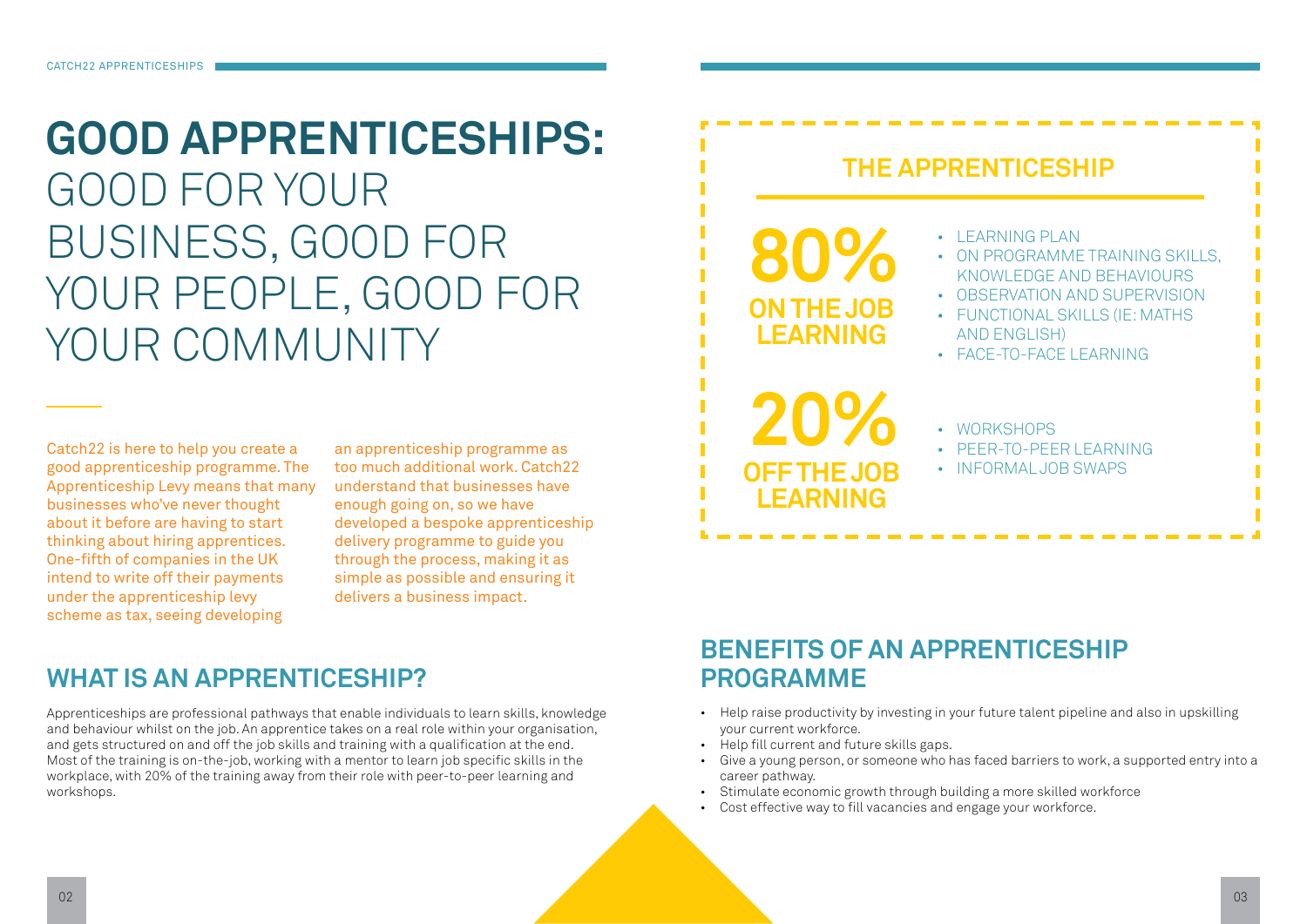

### **HOW DO I SET UP AN APPRENTICESHIP PROGRAMME?**

We will work with you to use your apprenticeship programme and funding as a tool to solve your business challenges. Setting up an apprenticeship can be confusing for employers, so we act as delivery partners as well as consultants guiding you every step of the way.

- 1. We'll get to know your staffing structure and help you figure out which apprenticeships framework or standard is right for your business.
- 2. We'll help you understand what funding is available and ensure that your apprenticeships provide the most value for money.
- 3. We will advertise your apprenticeship and use our talent pools to find you pre-screened candidates ready for interview.
- 4. After apprentices have been selected we will walk you through how to make an apprenticeship agreement and commitment statement between you and the apprentice.

# **ABOUT US**

CATCH22 IS A CHARITY AND SOCIAL BUSINESS. OUR 1,800 COLLEAGUES AND VOLUNTEERS WORK AT EVERY STAGE OF THE SOCIAL WELFARE CYCLE, **SUPPORTING OVER 45,000 INDIVIDUALS FROM CRADLE TO CAREER.** 

We design and deliver social welfare services across children's social care, deliver education and training, get people into work through apprenticeships and employment programmes, build stronger communities through social action, and deliver social justice and rehabilitation services. We take any surplus and the learning from our delivery, and funnel that into public service reform - investing in new structures and programmes that do things differently

### **USE APPRENTICESHIPS AS A TOOL TO DEVELOP CURRENT STAFF**

Catch22 work with a number of employer to support professional career development through upskilling existing staff. This creates career progressions, increases in productivity, improves staff retention and highlights the investment and support from the business to their workforce.

### **TURNING YOUR JOBS INTO APPRENTICESHIPS**

#### **We don't believe in a one-size-fits-all approach, it doesn't work for businesses and it doesn't help us make an impact.**

When you partner with Catch22 we will work with you to understand what makes your business tick, and support you to develop and deliver an apprenticeship programme that addresses your unique business challenges and needs. We'll help you turn jobs in to apprenticeships, pair them with hand-picked candidates, and deliver a wrap-around apprenticeship programme that enables you to create the most business and social value.

#### **Apprenticeships we offer**

We provide an end-to-end service in professional business apprenticeships for Levy and non-Levy paying employers. We manage the recruitment, training, assessment, evaluation whilst always ensuring it fulfils the requirements of your business. Catch22 specialises in delivering Professional Business Service apprenticeships: Sales, Customer Service, Business Administration, ICT, Retail, Team Leading, Leadership and Management, Housing and Property Management.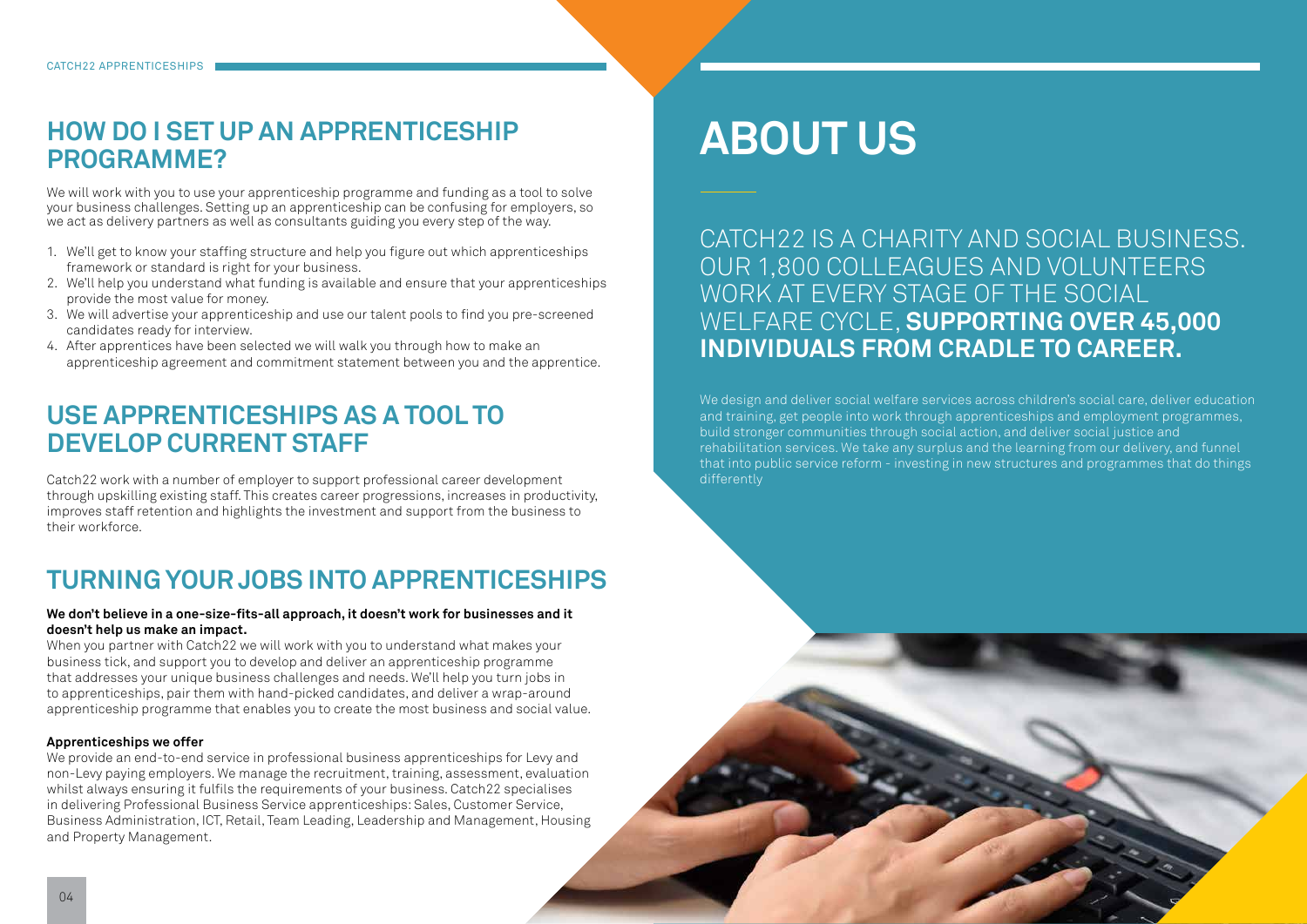Apprentices come to your business ready to learn on the job, gain skills in the way that you work, and stay with you to move up in your company. We work with you to provide apprentices with the hard and soft skills they need to progress, and their dedicated Catch22 trainer provides wrap-around support they need to thrive. You get ambitious, dedicated, and diverse staff that understand the way you work. Individuals get supported entry on the career ladder with an employer who is committed to their development.

### **APPRENTICESHIPS MAKE BUSINESS AND SOCIAL SENSE**

### **<u>If It HAS BEEN A JOY TO WORK WITH CATCH22</u> AT A TIME WHEN APPRENTICESHIPS ARE HIGH ON BOTH THE POLITICAL AND SOCIAL AGENDA.**

**OF APPRENTICES ARE STILL IN EMPLOYMENT 95% 88% 46%**  WITH A SIGNIFICANT LEAP OF FAITH IN TO THE UNKNOWN, CATCH22 COMMITTED BOTH PEOPLE AND RESOURCES TO DEVELOP THE NEW TRAILBLAZER LED HOUSING & PROPERTY MANAGEMENT APPRENTICESHIP SCHEME FOR DELIVERY IN MARCH THIS YEAR. FROM THE OUTSET, **THE INNOVATIVE AND PROFESSIONAL APPROACH TAKEN BY CATCH22 HAS ENABLED RENDALL AND RITTNER, ALONG WITH THE INSTITUTE OF RESIDENTIAL PROPERTY MANAGEMENT AND THE CHARTERED INSTITUTE OF HOUSING, TO OFFER THE FIRST APPRENTICESHIP OF ITS KIND WITHIN THE RESIDENTIAL SECTOR.** WE LOOK FORWARD TO THIS PARTNERSHIP CONTINUING WITH THE NEXT COHORT IN SEPTEMBER. JU ELAINE HIGGINS, HR BUSINESS PARTNER, RENDALL AND RITTNER



In 2016-2017 we supported over 700 individuals into work for large and small employers across England. We specialise in delivering Professional Business Service apprenticeships: Sales, Customer Service, Business Administration, ICT, Retail, Team Leading, Leadership and Management, Housing and Property Management.

### **SIX MONTHS AFTER COMPLETING A CATCH22 APPRENTICESHIP:**

# OUR **DELIVERY**

CATCH22 WORKS WITH EMPLOYERS TO CHAMPION RECRUITMENT AND STAFF DEVELOPMENT PROCESSES THAT ARE NOT ONLY **GOOD FOR THE COMMUNITY BUT GOOD FOR THEIR BUSINESS AND THEIR PEOPLE.**

> **ARE STILL WORKING IN THE SAME INDUSTRY/ SECTOR AS THEIR APPRENTICESHIP**

**HAVE EITHER GAINED A PROMOTION OR HAVE ADDITIONAL RESPONSIBILITIES**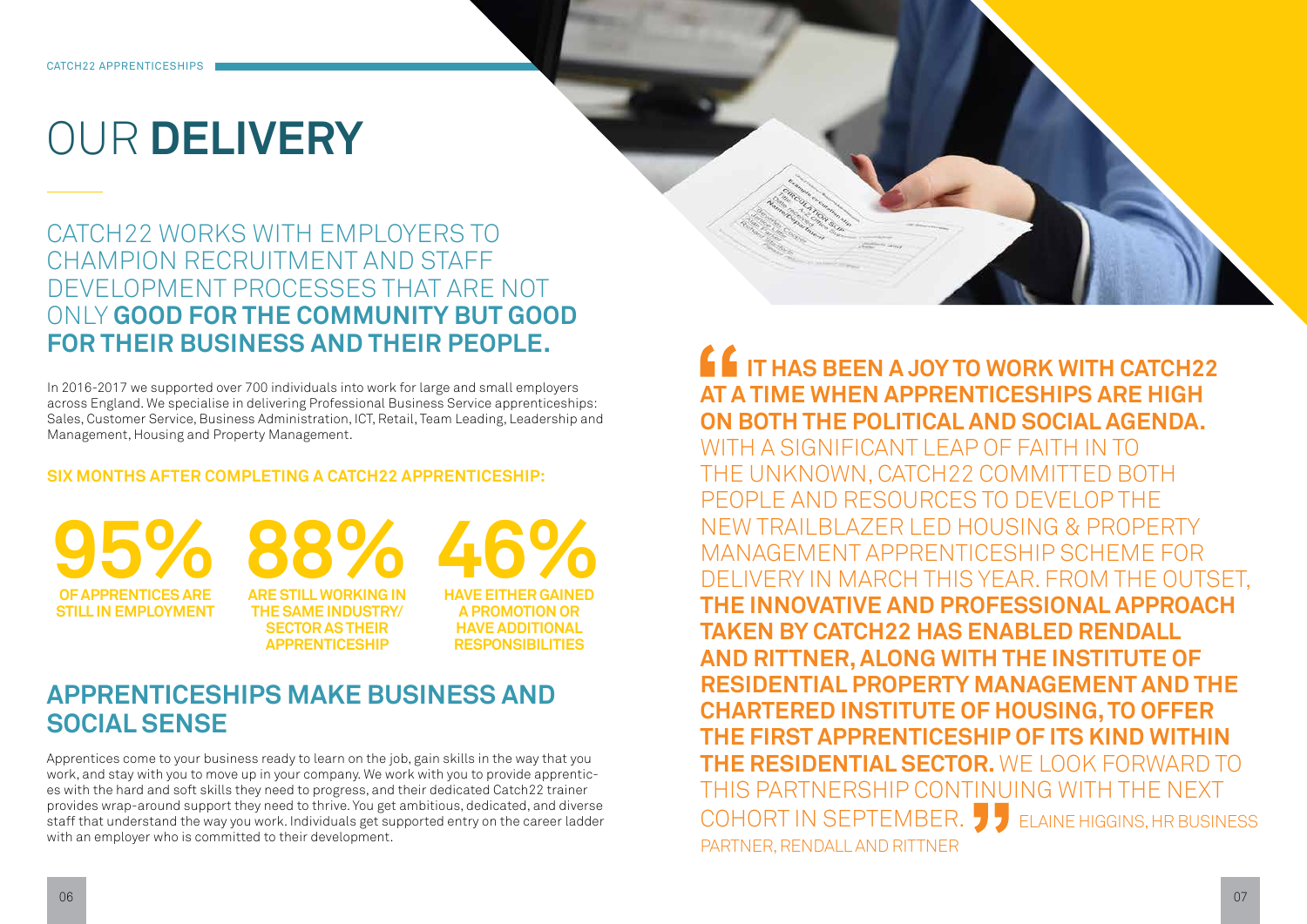# HOW WE'LL WORK WITH YOU TO CREATE A **SOCIALLY RESPONSIBLE APPRENTICESHIP PROGRAMME**

CAREER DEVELOPMENT UPSKILLING OPPORTUNITIES

• ON PROGRAMME TRAINING SKILLS, KNOWLEDGE AND BEHAVIOURS • OBSERVATION AND SUPERVISION • FUNCTIONAL SKILLS (IE: MATHS AND ENGLISH) • FACE-TO-FACE LEARNING

• PEER-TO-PEER LEARNING • INFORMAL JOB SWAPS

WRAP AROUND SUPPORT

**SUPPO** 

刀

AROUND

WRAP

### CATCH22 REACH INTO FUTURE TALENT POOLS



ADVICE ON RECRUITMENT AND

#### **FUTURE TALENT POOLS**

Apprentices create loyal and sustainable talent in any organisation, but equally give employers the chance to target untapped candidate markets. Candidates enrich the diversity of their teams. Catch22 work in over 100 communities with over 45,000 people a year, giving us access to a unique talent pool as part of any Catch22 Apprenticeship Programme.

### **RECRUITMENT PROCESS DESIGN**

Catch22 can work with you to design an inclusive recruitment process that fits your business needs, but also ensures you are able to access new talent pools of motivated people who may have faced barriers to work.

#### **INTERVIEWS**

Final recruitment decisions are always in the hands of the employer but we will provide advice and guidance when designing an inclusive recruitment process and prescreened and prepared candidates.

#### **WRAP-AROUND SUPPORT**

Many apprentices join roles with limited (if any) work experience or qualifications, so it's important that the right support and learning programme is in place to deliver a true development journey for every newjoiner. Catch22 is on-hand to provide any additional wrap around support that an apprentice may need in terms of pastoral and personal support through-out the duration of the apprenticeship.

#### **CAREER DEVELOPMENT**

We recruit and train apprentices with a focus on the long term, for the individual and the business: building an action plan to help overcome any barriers to work, putting in place key milestones like learning goals, soft skills, confidence and mind-set training. An apprenticeship is a career pathway that embeds continuous learning into a job, we encourage ongoing in-work career support and pathways to achieve a higher level of training. This includes in-work career development discussions, and progressions onto permanent jobs and/or further upskilling onto higher level apprenticeships.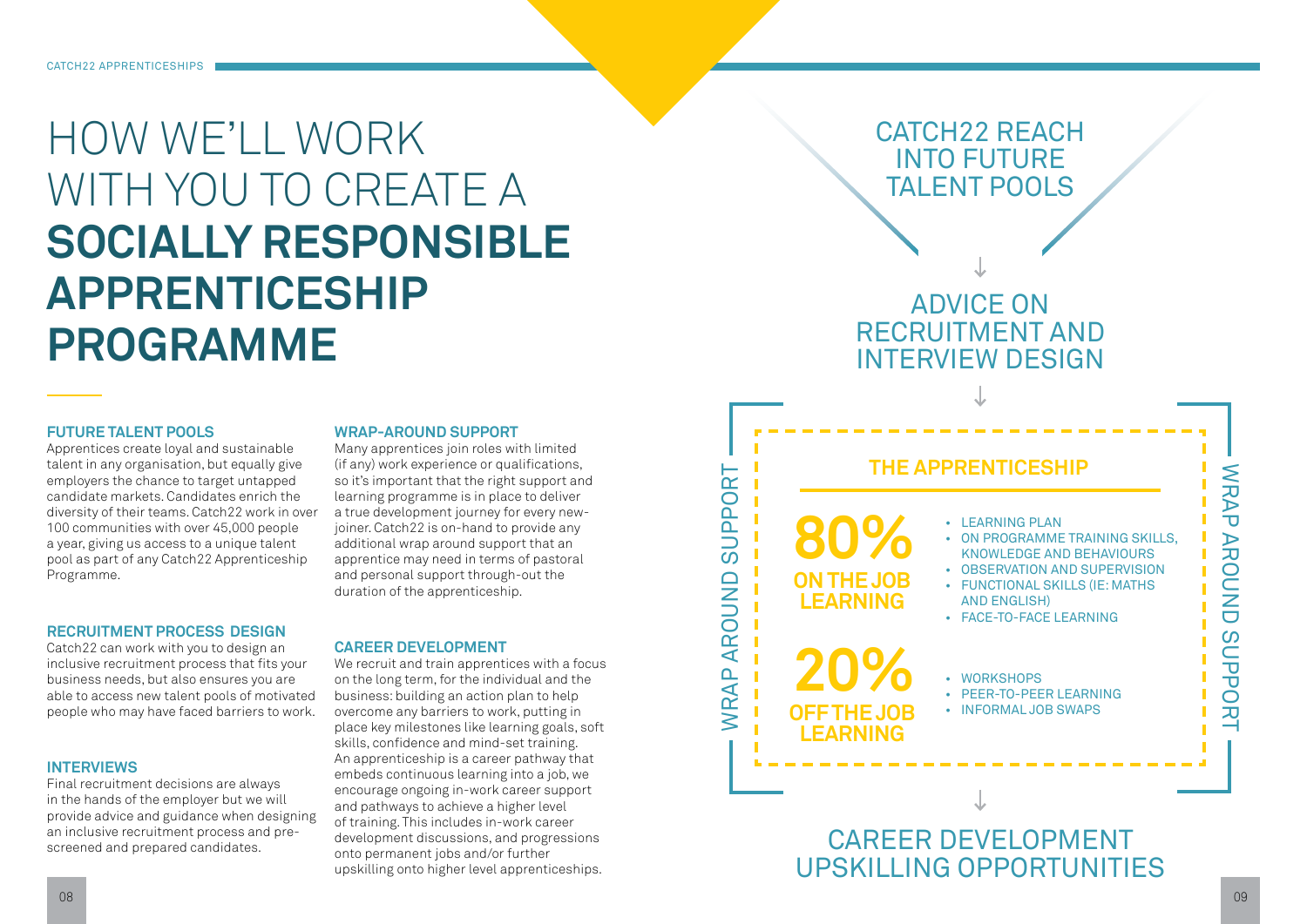## **WORK WITH US TO CREATE AN APPRENTICESHIP PROGRAMME WITH SOCIAL VALUE**

Good for your business, good for your staff, good for your community

### **CONTACT US:**

**apprenticeship@catch-22.org.uk 02392 222770**